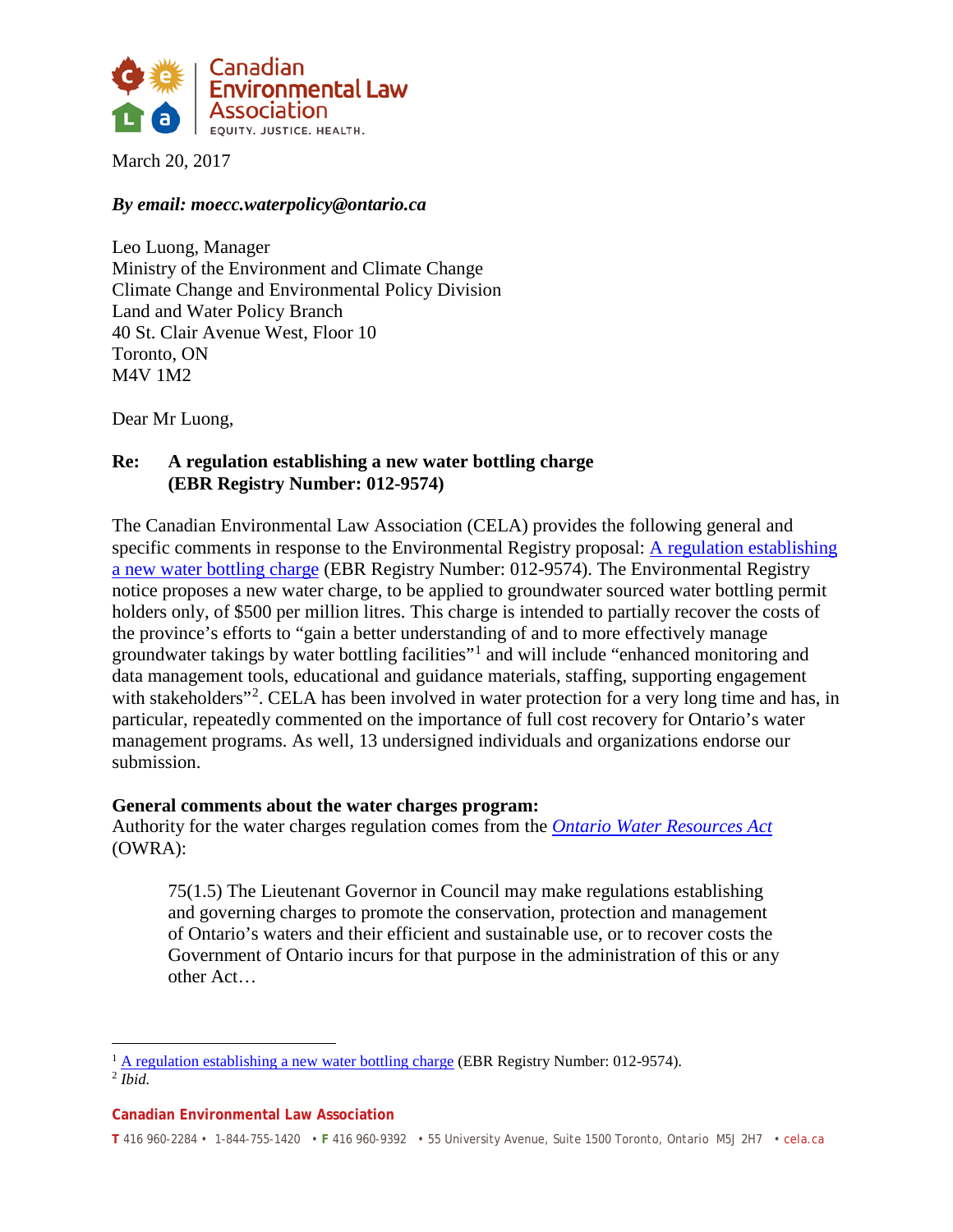This regulation making authority was the result of amendments to the OWRA in 2007.<sup>[3](#page-1-0)</sup> In general, it was suggested that any water charges initiatives would respect three guiding principles: cost recovery, encouraging water conservation, and fairness among water takers.<sup>[4](#page-1-1)</sup> CELA has previously expressed, and continues to have, strong support for applying these three principles to the water charges program.

## **Recommendation 1: Ensure that the water charges program is consistent with the principles of cost recovery, encouraging water conservation, fairness among water takers.**

Shortly after the amendments to the OWRA in 2007, "phase 1" of the water charges was initiated when [O Reg 450/07](https://www.ontario.ca/laws/regulation/070450) was made. A water charge of \$3.71 per million litres was established and is applied to "high consumptive" water users, including permit holders that were bottling water, manufacturing beverages, canning or pickling fruits and vegetables, making ready-mix concrete, and manufacturing agricultural chemicals (including fertilizers and pesticides). The Ministry of the Environment and Climate Change ("Ministry") consulted on "phase 2" of the water charges program, intending to establish a charge for "medium and low consumptive" water users in 2009.[5](#page-1-2) CELA wrote in support of extending the water charges program as proposed. However, when a decision was made on related water conservation proposals in 2012, the Environmental Registry notice was silent about the water charges program.[6](#page-1-3)

Several voices have spoken out about the inadequacies of the water charges program. In 2009, the Environmental Commissioner of Ontario stated:

The new water taking charge, as established, will not meaningfully "promote the conservation, protection or wise management of Ontario's waters," despite the fact that this purpose is explicitly authorized by the OWRA. The very low charge rate of \$3.71 per million litres of water is unlikely to create any real economic incentive for conservation – just a penny will buy almost three cubic meters of water. Nor is it likely that the new charge will result in any new or expanded water management programs.<sup>[7](#page-1-4)</sup>

Citing the water charges program's low recovery rate and that it had not been expanded beyond "phase 1", the Drummond Commission recommended that the Ministry "Move towards full cost recovery and user-pay models for environmental programs and services."[8](#page-1-5)

Ontario's Auditor General reported in 2014:

The province's annual cost of administering its water quantity management programs, which include the Ministry's Permit to Take Water program and its Provincial Groundwater Monitoring Network, is \$16.2 million. Of this amount,

<span id="page-1-0"></span> <sup>3</sup> See *[Safeguarding and Sustaining Ontario's Water Act, 2007](https://www.ontario.ca/laws/statute/s07012)*.

<span id="page-1-1"></span><sup>&</sup>lt;sup>4</sup> [Water Conservation Charges Proposal](https://www.ebr.gov.on.ca/ERS-WEB-External/displaynoticecontent.do?noticeId=MTAwMTYy&statusId=MTQ5NTgz) (EBR Registry Number: 010-0162).

<span id="page-1-2"></span><sup>5</sup> Stewardship – Leadership – [Accountability. Managing Ontario's Water Resources for Future Generations](https://www.ebr.gov.on.ca/ERS-WEB-External/displaynoticecontent.do?noticeId=MTA2Mjcx&statusId=MTU5Mzc3) (EBR Registry Number: 010-6350).

<span id="page-1-3"></span><sup>6</sup> See the decision notice for [EBR Registry Number:](https://www.ebr.gov.on.ca/ERS-WEB-External/displaynoticecontent.do?noticeId=MTA2Mjcx&statusId=MTY3MDA3&language=en) 010-6350.

<span id="page-1-4"></span><sup>7</sup> Environmental Commission of Ontario (2008), [Getting to K\(no\)w, Annual Report 2008/09,](http://docs.assets.eco.on.ca/reports/environmental-protection/2007-2008/2007-08-AR.pdf) p97.

<span id="page-1-5"></span><sup>8</sup> Commission on the Reform of Ontario's Public Services (Drummond Commission) (2012)[, Public Services for](http://www.fin.gov.on.ca/en/reformcommission/chapters/report.pdf)  [Ontarians: A Path To Sustainability And Excellence,](http://www.fin.gov.on.ca/en/reformcommission/chapters/report.pdf) pp336-7.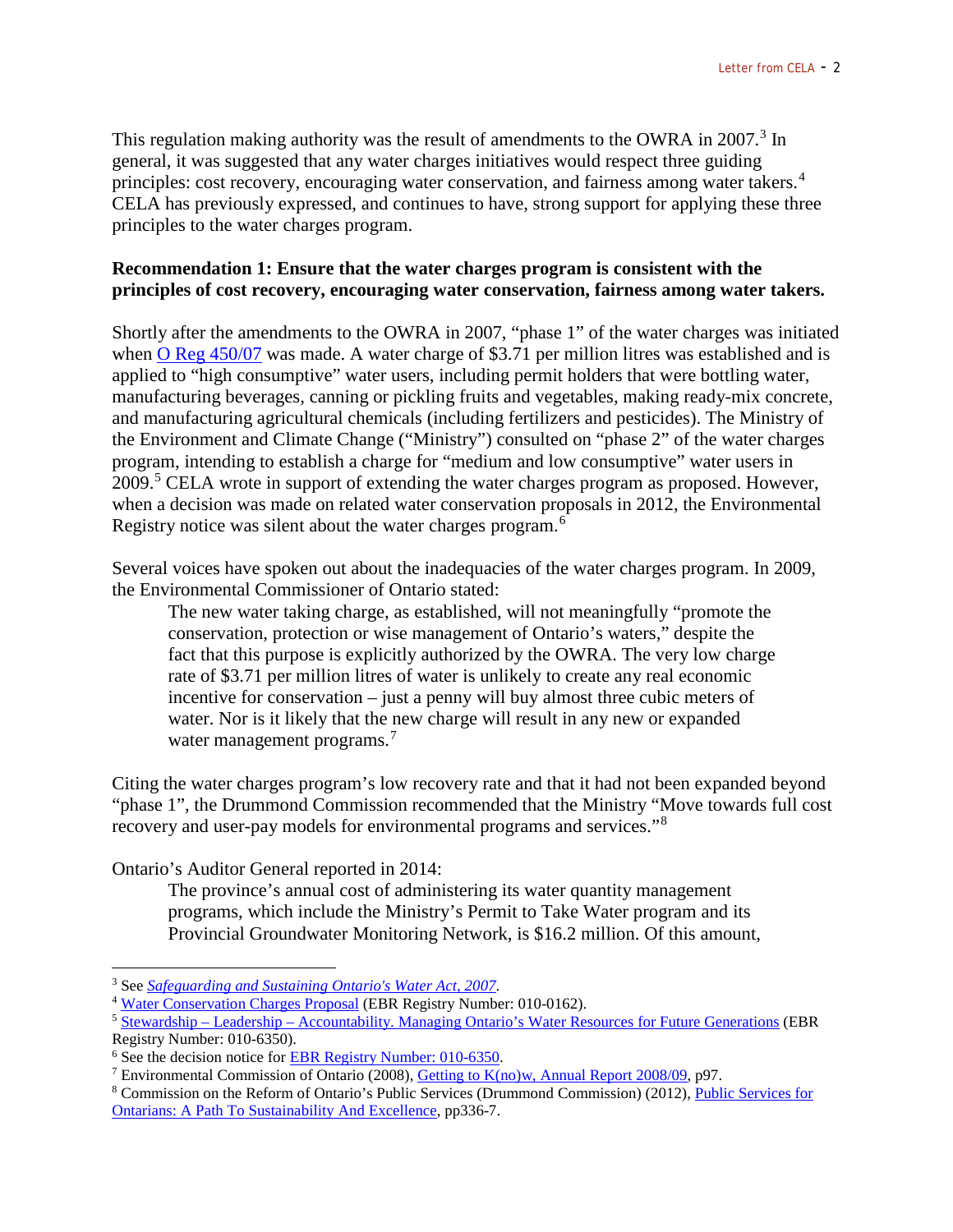\$9.5 million are direct program costs attributable to industrial and commercial users which may be recovered through water-taking charges. However, the Ministry, at the time of our audit, was recovering only about \$200,000 through its water-taking charges.<sup>[9](#page-2-0)</sup>

And, in 2015, the Environmental Commissioner of Ontario encouraged the Ministry to increase the water charge and expand the scope of the water charges program. She also concluded that: Effective stewardship of Ontario's water resources – including monitoring quality and quantity, assessing cumulative effects on drinking water supplies and ecosystems, promoting and enabling water conservation by industry and individuals, and conducting research into all of these and related fields – requires money, much more money than the MOECC's reported water quantity program costs of \$16.2 million. The government should allocate additional resources to the conservation and wise management of Ontario's water resources. Its current stated expenditure of \$16.2 million is a drop in the bucket compared to what a robust water management program requires.<sup>[10](#page-2-1)</sup>

CELA agrees with all of these experts and is dismayed that after all these years there has been no progress in extending the water charges program to fulfill its intended purposes. We strongly encourage the Ministry to expand the water charges program to move toward full cost recovery on a user pays basis.

## **Recommendation 2: Expand the water charges program to move toward full cost recovery on a user pays basis, ensuring that the charge for high consumptive users is increased and charges for medium and low consumptive users are introduced.**

CELA is supportive of the policy direction expressed in the proposal notice:

While a key focus of our efforts to enhance water management in Ontario is on groundwater use for water bottling, we recognize the need to also take a broader look at the rules governing water takings in Ontario to ensure that they are adequate to protect and conserve ground and surface water in the province for future generations. In particular, we need to account for the cumulative effect of water takings on our watersheds and how the supply and demand for water will be affected by climate change and growth pressures. We plan to review elements of the regulatory and policy framework related to "high use watersheds" and the rules that apply to water takings in those areas. The review will also examine the need to prioritize water uses in order to guide future water management decisions when water sources may be stressed.<sup>[11](#page-2-2)</sup>

Given the challenges of a changing climate and increased population growth, we are encouraged that the Ministry has identified the need to account for cumulative effects and the need to

<span id="page-2-0"></span> <sup>9</sup> Auditor General of Ontario, 2014 Annual Report of the Office of the Auditor General of Ontario, [Chapter 3, VFM](http://www.auditor.on.ca/en/content/annualreports/arreports/en14/312en14.pdf)  [Section 3.12,](http://www.auditor.on.ca/en/content/annualreports/arreports/en14/312en14.pdf) p431.

<span id="page-2-1"></span> $\frac{10}{10}$  Environmental Commission of Ontario (2015), Small Things Matter, Annual Report 2014/15[, p86.](http://docs.assets.eco.on.ca/reports/environmental-protection/2014-2015/2014_2015-AR.pdf#page=88)

<span id="page-2-2"></span><sup>&</sup>lt;sup>11</sup> [A regulation establishing a new water bottling charge](https://www.ebr.gov.on.ca/ERS-WEB-External/displaynoticecontent.do?noticeId=MTMxNTQw&statusId=MTk5NDkw&language=en) (EBR Registry Number: 012-9574).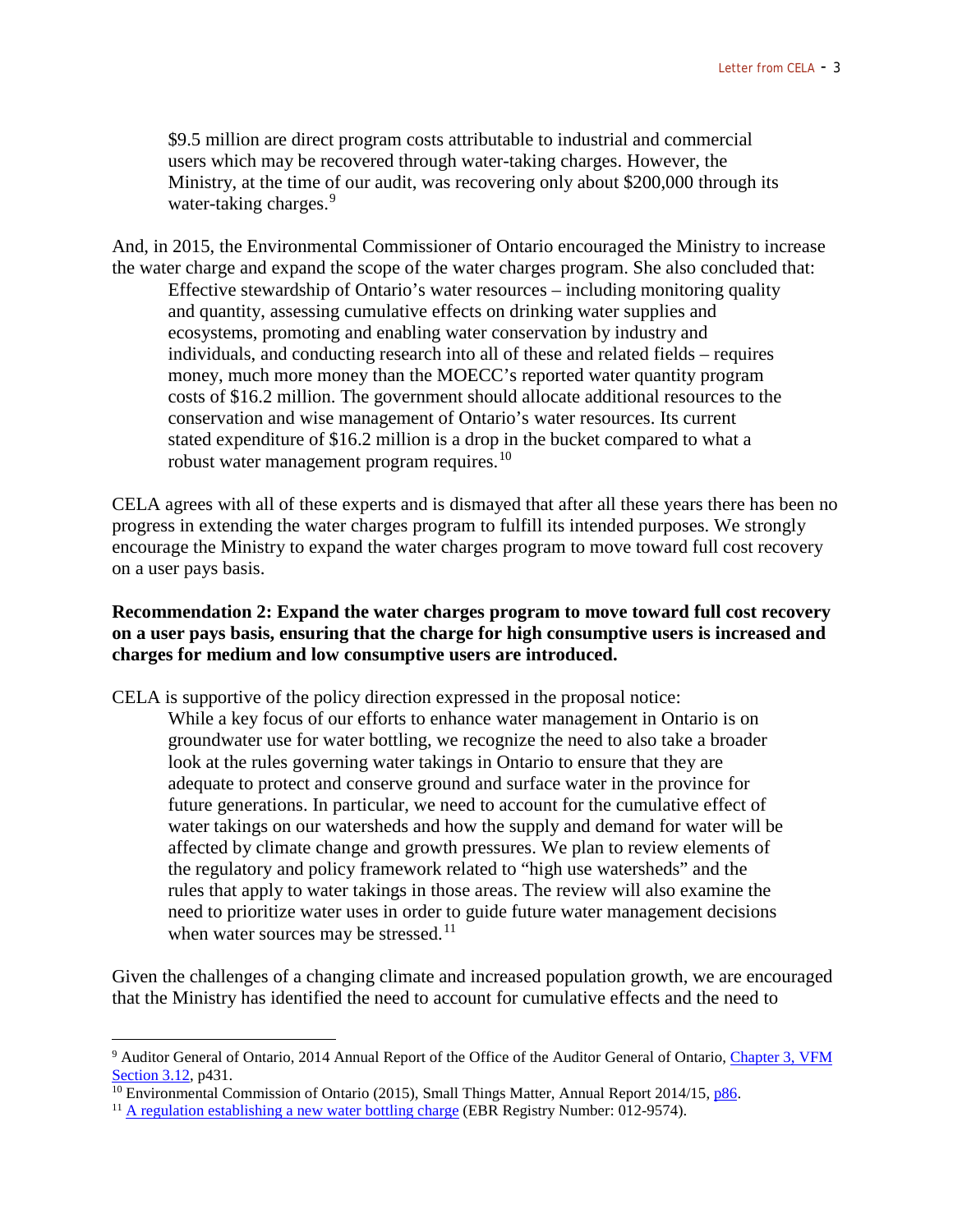prioritize water uses. We strongly encourage the Ministry to move quickly to enhance the water management program itself to ensure that the purposes of the OWRA – "conservation, protection and management of Ontario's waters and for their efficient and sustainable use, in order to promote Ontario's long-term environmental, social and economic well-being" – are met.

## **Recommendation 3: Move quickly to enhance the water management program in order to address the need for cumulative effects assessment and the need to prioritize water uses in the face of the challenges of a changing climate and increased population growth.**

#### **Specific comments responding to the questions posed:**

Below, we provide CELA's comments in response to the questions posed in the Environmental Registry notice.

## *1. Do you agree that the Ontario government should establish the proposed new regulatory charge to recover costs that the province incurs to better understand and more effectively manage groundwater takings by water bottling facilities? Yes or No?*

As discussed above, CELA fully supports a water charge that recovers costs the government incurs in water management programs on a user pays basis. We firmly believe that all sectors should pay their fair share, for all three types of consumptive uses – low, medium and high. As well, the water charges must be rationalized; if there are to be different charges within the high consumptive uses category there must be further rationale provided so that we can provide meaningful comment. However, given that there are no details about the specific costs of the proposed activities/programs that will be necessary and there are no details regarding how much revenue is anticipated to be raised by the proposed charge of \$500 per million litres, CELA cannot specifically comment on whether the level of the proposed charge is appropriate.<sup>[12](#page-3-0)</sup>

According to the proposal notice, the Ministry intends to increase programs that are necessary to understanding and managing groundwater takings by water bottling facilities. As such, those facilities should share in the responsibility of paying for those programs. The proposal notice clearly indicates that "There will be significant costs … incurred by the province related to enhanced monitoring and data management tools, educational and guidance materials, staffing, supporting engagement with stakeholders."<sup>[13](#page-3-1)</sup> As well, the proposal notice states "Where programs or portions of programs relate to managing water quantity more broadly and water takings by a range of sectors, their costs would not be recovered through the proposed new charge."[14](#page-3-2) These (and other) statements in the proposal notice suggest that the Ministry is seeking to ensure that water bottling permit holders are contributing to the cost of the water management programs necessary to ensure their sustainable water use. Provided that the charge, as proposed, is consistent with the principles of cost recovery, encouraging water conservation,

<span id="page-3-0"></span> $12$  In the Ministry's information notice [Findings of the Regulatory Water Charges Review](https://www.ebr.gov.on.ca/ERS-WEB-External/displaynoticecontent.do?noticeId=MTE4MjAw&statusId=MTc2ODc0&language=en) (EBR Registry Number: 011-7811), details about program costs and the total amount raised by high consumptive users is provided, allowing member of the public to determine the success (or lack thereof) of the water charges program. The new water bottling charge proposal notice provides no such details.

<span id="page-3-2"></span><span id="page-3-1"></span><sup>13</sup> *[A regulation establishing a new water bottling charge](https://www.ebr.gov.on.ca/ERS-WEB-External/displaynoticecontent.do?noticeId=MTMxNTQw&statusId=MTk5NDkw&language=en) (EBR Registry Number: 012-9574).* <sup>14</sup> *Ibid.*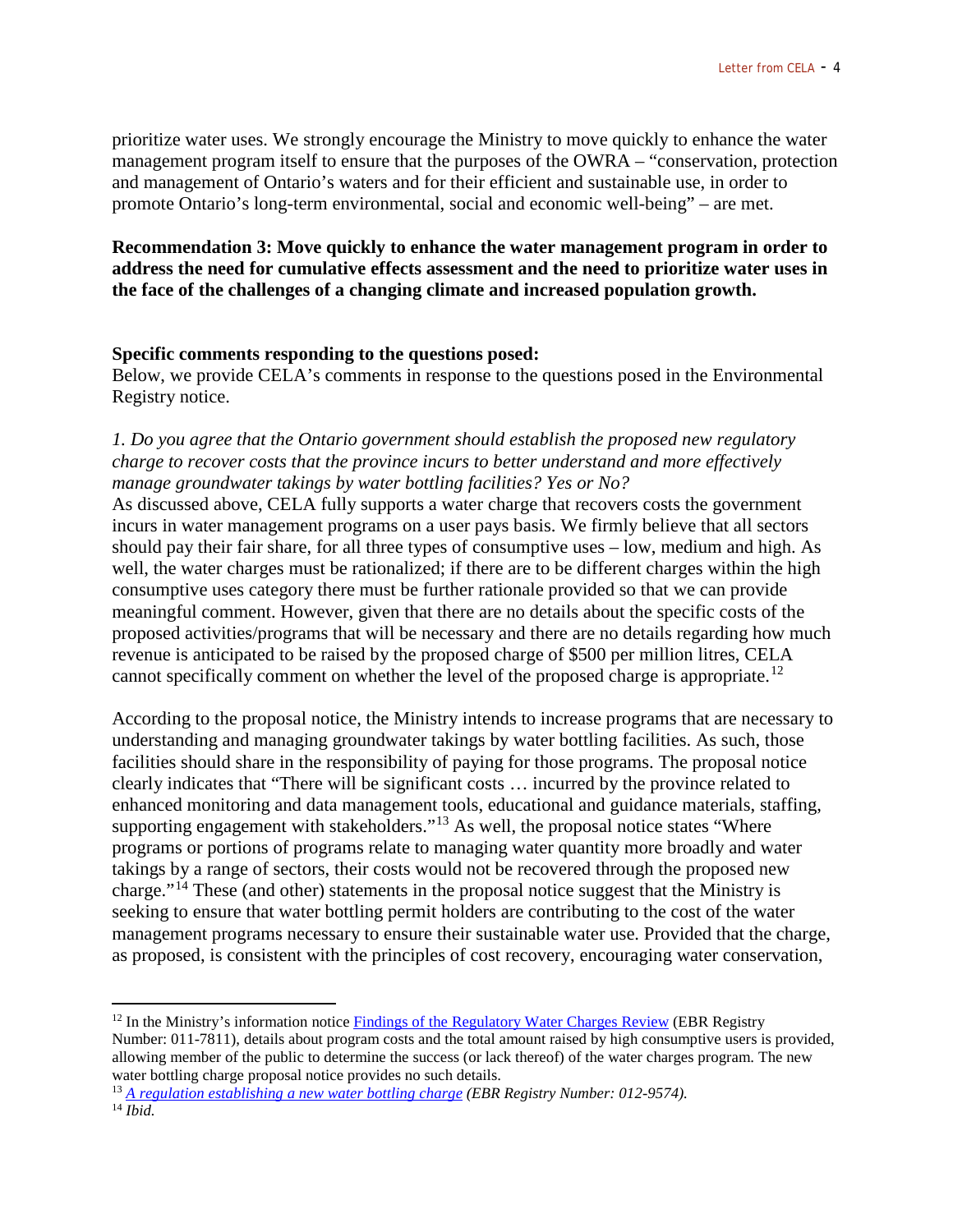and fairness among water takers, we would be supportive. There simply is not enough detail in the proposal notice for that determination.

#### *2. Do you agree with the proposal to review the charge at least every five years?*

Yes. It is entirely appropriate for the water charge to be regularly reviewed and adjustments made to ensure that the principles associated with the program are being adhered to. CELA encourages the Ministry to ensure that all water charges are reviewed together and that swift action is taken if modifications are needed.

#### *3. Do you have any other comments on the proposed regulatory charge?*

Yes. First, CELA stresses that, regardless of whatever water charge is required to recover actual management costs, the amount of water that is available based on long term sustainability and other goals such as meeting population growth targets, ensuring climate change resiliency, and realizing benefits to future generations is finite. As such, simply recovering the province's water management costs must not be used as the determinant as to whether a water permit ought to be issued or a specific water use ought to be prioritized. Second, while not directly related to the new proposed charge, we believe our general comments and recommendations discussed above are important considerations to ensuring the aims of the water charges program are met.

CELA would be happy to meet at your convenience to discuss any of our comments or recommendations.

Sincerely,

Anastasia M. Lintner, PhD, LLB Special Projects Counsel, Healthy Great Lakes

This submission is endorsed by the following individuals and organizations:

| Yvonne Ho, Ontario Chapter Coordinator<br>Sierra Club Canada Foundation | Dr. Gail Krantzberg, Professor<br>Engineering and Public Policy Program,<br>Boothe School of Engineering Practice and<br>Technology, McMaster University |
|-------------------------------------------------------------------------|----------------------------------------------------------------------------------------------------------------------------------------------------------|
| Linda Heron, Chair<br><b>Ontario Rivers Alliance</b>                    | Dr. Anne Bell, Director of Conservation and<br>Education<br><b>Ontario Nature</b>                                                                        |